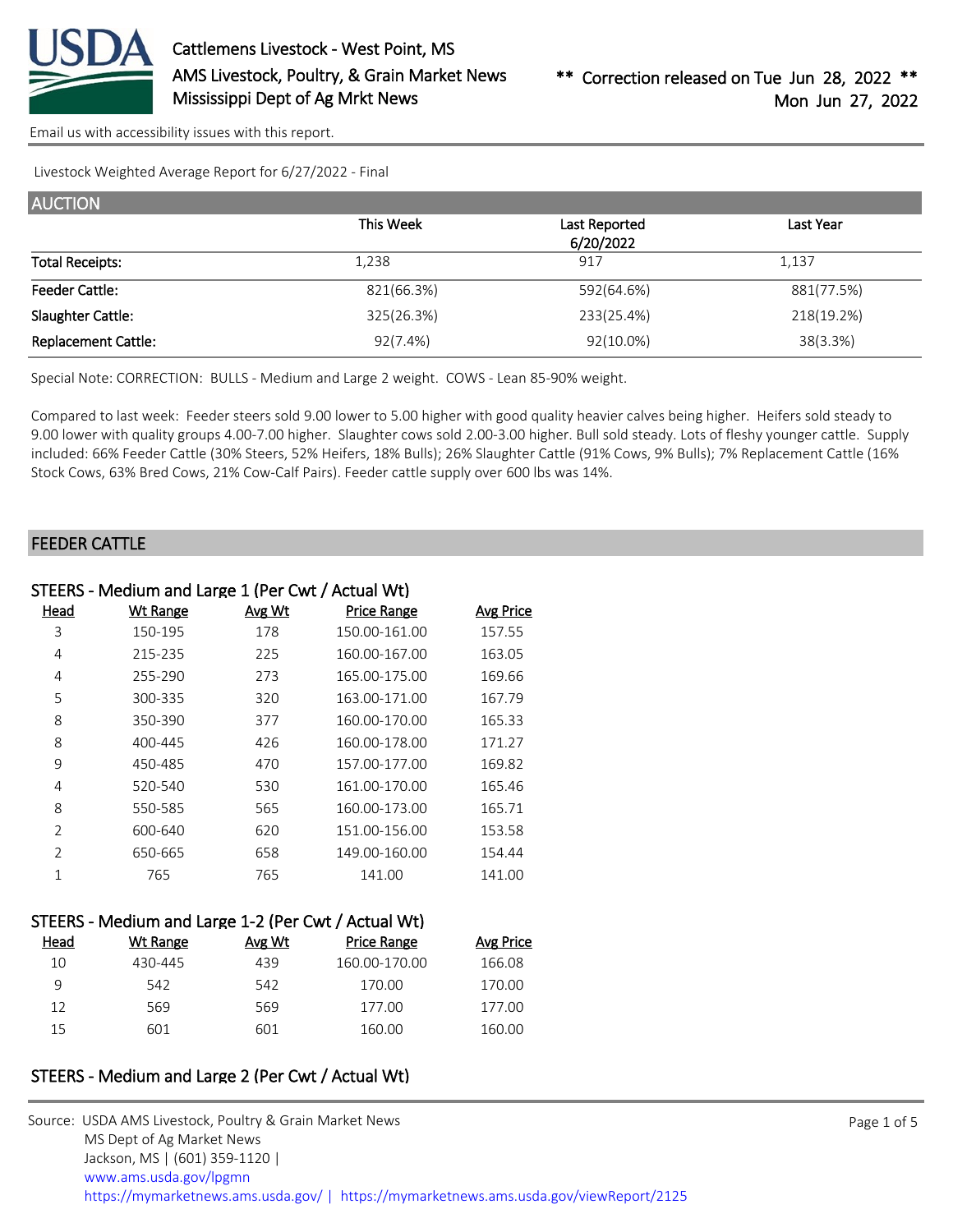

# Cattlemens Livestock - West Point, MS AMS Livestock, Poultry, & Grain Market News Mississippi Dept of Ag Mrkt News

\*\* Correction released on Tue Jun 28, 2022 \*\* Mon Jun 27, 2022

[Email us with accessibility issues with this report.](mailto:mars@ams.usda.gov?subject=508%20issue)

| Wt Range | Avg Wt | <b>Price Range</b> | <b>Avg Price</b> |
|----------|--------|--------------------|------------------|
| 190      | 190    | 160.00             | 160.00           |
| 205-235  | 222    | 135.00-160.00      | 144.47           |
| 260-270  | 265    | 158.00-160.00      | 158.98           |
| 345      | 345    | 155.00-160.00      | 157.50           |
| 350-395  | 365    | 145.00-160.00      | 154.81           |
| 400      | 400    | 135.00-150.00      | 142.50           |
| 455-490  | 470    | 153.00-155.00      | 154.30           |
| 505-520  | 515    | 135.00-145.00      | 140.01           |
| 570      | 570    | 155.00             | 155.00           |
|          |        |                    |                  |

#### HEIFERS - Medium and Large 1 (Per Cwt / Actual Wt)

| Head           | <b>Wt Range</b> | Avg Wt | <b>Price Range</b> | <b>Avg Price</b> |
|----------------|-----------------|--------|--------------------|------------------|
| 3              | 150-185         | 165    | 145.00-150.00      | 146.52           |
| 4              | 200-240         | 224    | 140.00-160.00      | 148.18           |
| 4              | 255-290         | 271    | 155.00-160.00      | 156.74           |
| 10             | 300-345         | 322    | 145.00-160.00      | 156.50           |
| 19             | 355-395         | 377    | 140.00-159.00      | 147.07           |
| 14             | 410-445         | 430    | 140.00-159.00      | 149.62           |
| 27             | 455-495         | 475    | 140.00-158.00      | 150.91           |
| 6              | 505-535         | 514    | 140.00-155.00      | 150.23           |
| 11             | 550-585         | 568    | 130.00-148.00      | 136.33           |
| 7              | 600-635         | 616    | 125.00-140.00      | 133.76           |
| 3              | 650-695         | 675    | 116.00-120.00      | 118.72           |
| $\overline{2}$ | 725-745         | 735    | 107.00-116.00      | 111.44           |
| 2              | 750-765         | 758    | 90.00-109.00       | 99.41            |
| $\overline{2}$ | 860-865         | 863    | 90.00-105.00       | 97.52            |

# HEIFERS - Medium and Large 1-2 (Per Cwt / Actual Wt)

| Head | Wt Range | Avg Wt | Price Range   | <b>Avg Price</b> |
|------|----------|--------|---------------|------------------|
| 9    | 363-371  | 367    | 154.00-155.00 | 154.44           |
| 11   | 439      | 439    | 149.00        | 149.00           |
|      | 496      | 496    | 155.00        | 155.00           |
| 26   | 500-547  | 523    | 143.00-155.00 | 152.11           |
| 12   | 634      | 634    | 138.50        | 138.50           |

| HEIFERS - Medium and Large 2 (Per Cwt / Actual Wt) |          |        |                    |                  |
|----------------------------------------------------|----------|--------|--------------------|------------------|
| Head                                               | Wt Range | Avg Wt | <b>Price Range</b> | <b>Avg Price</b> |
|                                                    | 145      | 145    | 135.00             | 135.00           |
| $\mathcal{P}$                                      | 150-170  | 160    | 120.00-142.00      | 131.69           |
|                                                    | 230-240  | 235    | 120.00             | 120.00           |
|                                                    | 265-280  | 273    | 130.00             | 130.00           |
|                                                    |          |        |                    |                  |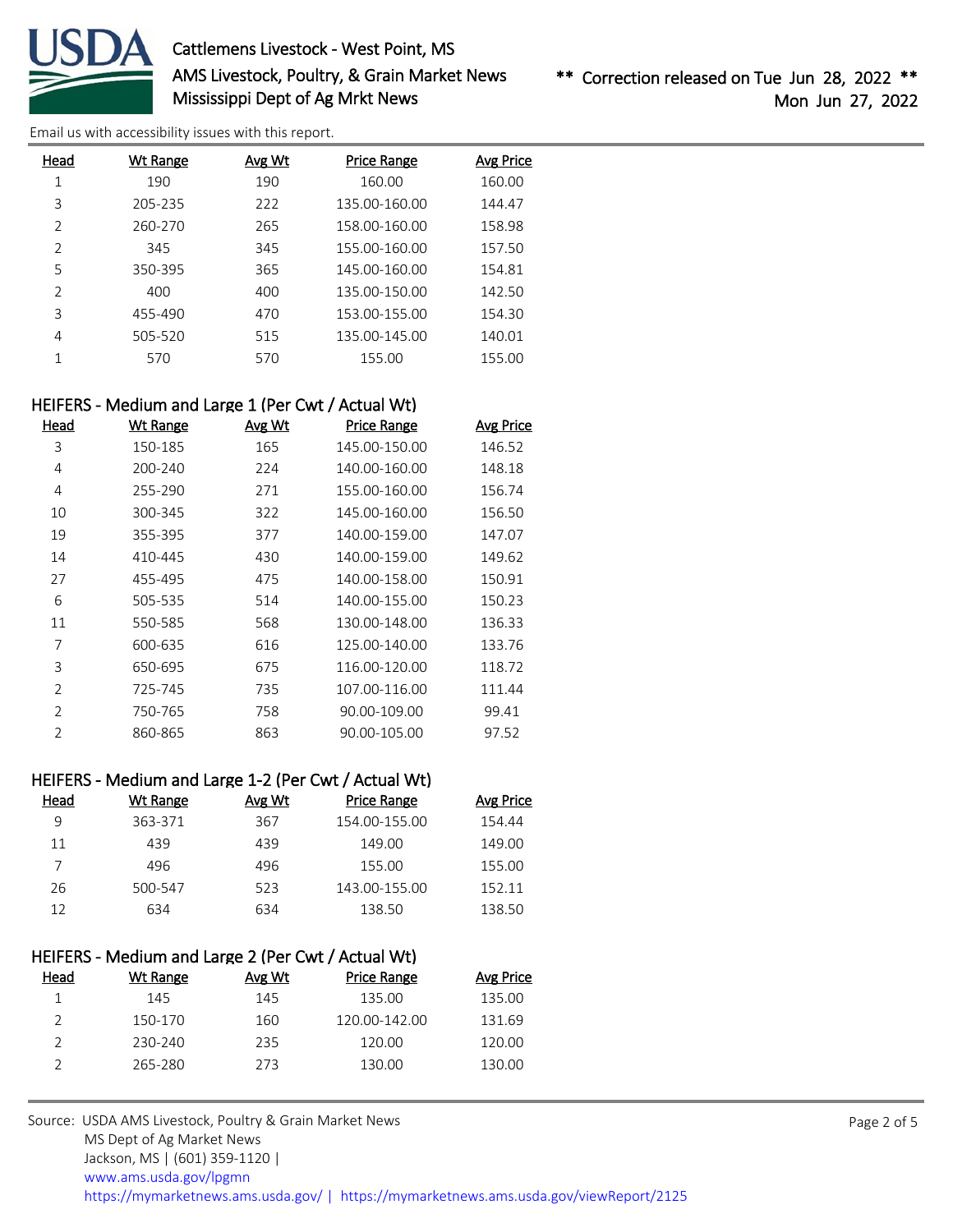

# Cattlemens Livestock - West Point, MS AMS Livestock, Poultry, & Grain Market News Mississippi Dept of Ag Mrkt News

[Email us with accessibility issues with this report.](mailto:mars@ams.usda.gov?subject=508%20issue)

| 4 | 300-345 | 316 | 135.00-145.00 | 139.17 |
|---|---------|-----|---------------|--------|
| 4 | 360-395 | 383 | 115.00-142.00 | 132.89 |
| 6 | 400-435 | 417 | 130.00-140.00 | 134.18 |
| 4 | 450-470 | 459 | 125.00-140.00 | 132.44 |
| 5 | 505-545 | 523 | 125.00-135.00 | 131.04 |
| 1 | 585     | 585 | 125.00        | 125.00 |
|   | 665     | 665 | 117.50        | 117.50 |
|   | 770     | 770 | 90.00         | 90.00  |
|   | 840     | 840 | 100.00        | 100.00 |
|   |         |     |               |        |

| HEIFERS - Medium and Large 2-3 (Per Cwt / Actual Wt) |          |        |             |                  |
|------------------------------------------------------|----------|--------|-------------|------------------|
| Head                                                 | Wt Range | Avg Wt | Price Range | <b>Avg Price</b> |
|                                                      | 388.     | 388    | 118.00      | 118.OO           |

### BULLS - Medium and Large 1 (Per Cwt / Actual Wt)

| Head          | <b>Wt Range</b> | Avg Wt | <b>Price Range</b> | <b>Avg Price</b> |
|---------------|-----------------|--------|--------------------|------------------|
| 2             | 160-190         | 175    | 150.00-165.00      | 156.86           |
| 3             | 200-240         | 227    | 150.00-165.00      | 158.82           |
| 4             | 260-295         | 276    | 140.00-170.00      | 154.78           |
| 4             | 305-330         | 318    | 163.00-170.00      | 167.28           |
| 7             | 360-395         | 379    | 135.00-160.00      | 150.25           |
| $\mathcal{P}$ | 400-415         | 408    | 154.00-160.00      | 157.06           |
| 10            | 450-490         | 472    | 149.00-156.00      | 153.51           |
| 7             | 500-530         | 511    | 145.00-156.00      | 150.99           |
| 8             | 550-595         | 574    | 140.00-157.00      | 147.92           |
| 3             | 600-640         | 613    | 140.00-148.00      | 145.39           |
| 2             | 705-715         | 710    | 136.00-137.00      | 136.50           |
| 1             | 780             | 780    | 110.00             | 110.00           |
| 1             | 840             | 840    | 114.00             | 114.00           |

## BULLS - Medium and Large 2 (Per Cwt / Actual Wt)

| Head           | Wt Range | Avg Wt | <b>Price Range</b> | Avg Price |
|----------------|----------|--------|--------------------|-----------|
| 1              | 135      | 135    | 130.00             | 130.00    |
| 1              | 155      | 155    | 130.00             | 130.00    |
| 1              | 255      | 255    | 130.00             | 130.00    |
| 3              | 300-340  | 325    | 130.00-150.00      | 141.31    |
| 4              | 365-385  | 374    | 130.00-159.00      | 146.18    |
| $\mathcal{P}$  | 400-435  | 418    | 152.00-158.00      | 154.87    |
| $\overline{2}$ | 480-485  | 483    | 135.00-145.00      | 140.03    |
| 3              | 535-545  | 538    | 140.00-156.00      | 145.64    |
| 1              | 595      | 595    | 150.00             | 150.00    |
| 1              | 790      | 790    | 75.00              | 75.00     |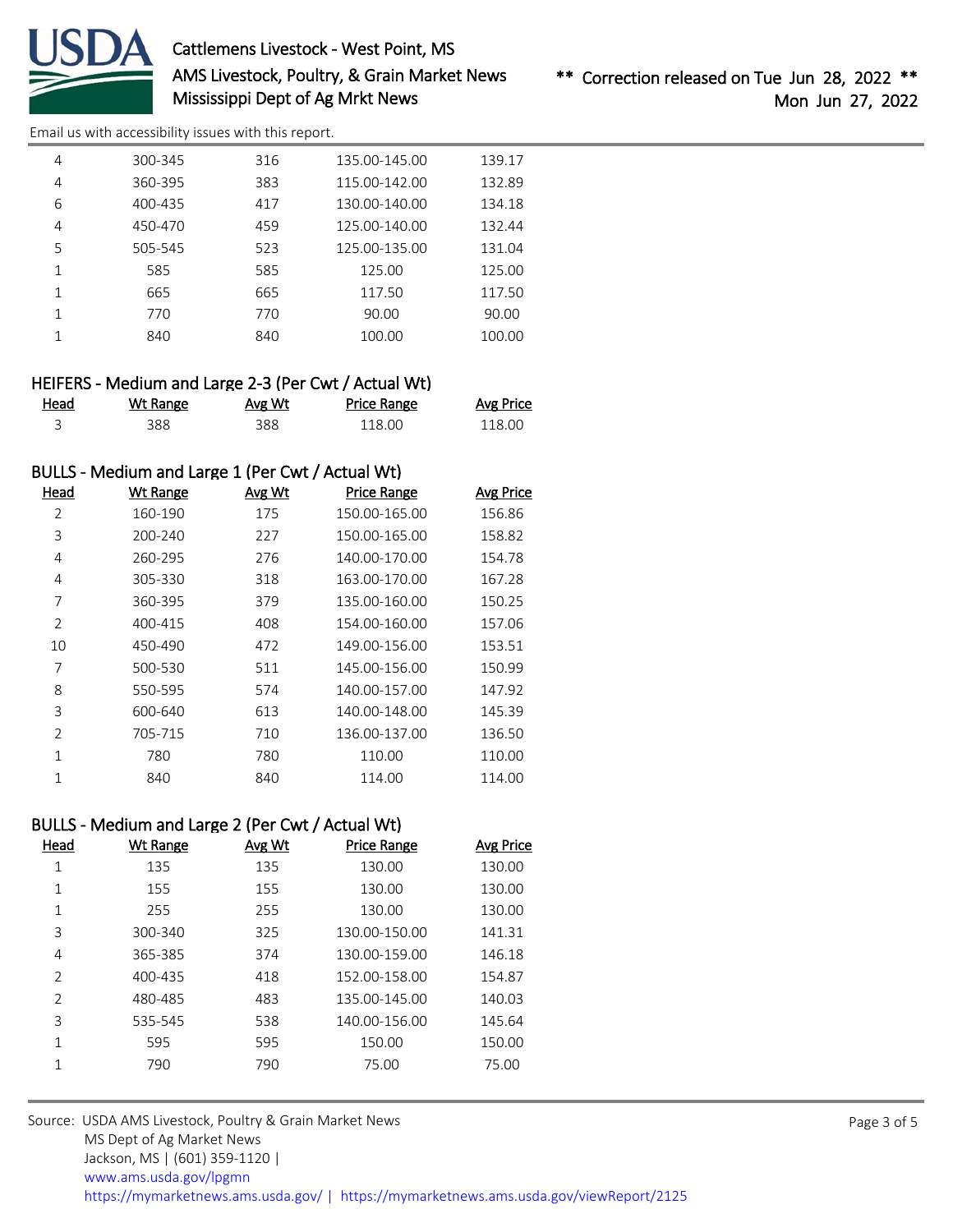

[Email us with accessibility issues with this report.](mailto:mars@ams.usda.gov?subject=508%20issue)

| $\mathbf{1}$ | 880                               |                | 880                                                     | 85.00                                                    | 85.00              |                  |             |
|--------------|-----------------------------------|----------------|---------------------------------------------------------|----------------------------------------------------------|--------------------|------------------|-------------|
|              | <b>SLAUGHTER CATTLE</b>           |                |                                                         |                                                          |                    |                  |             |
|              |                                   |                | COWS - Breaker 75-80% (Per Cwt / Actual Wt)             |                                                          |                    |                  |             |
| <u>Head</u>  | Wt Range                          |                | Avg Wt                                                  | <b>Price Range</b>                                       | <b>Avg Price</b>   | <b>Dressing</b>  |             |
| 4            | 1135-1650                         |                | 1440                                                    | 74.00-85.00                                              | 80.43              | Average          |             |
|              |                                   |                | COWS - Boner 80-85% (Per Cwt / Actual Wt)               |                                                          |                    |                  |             |
| <u>Head</u>  | <b>Wt Range</b>                   |                | Avg Wt                                                  | <b>Price Range</b>                                       | <b>Avg Price</b>   | <b>Dressing</b>  |             |
| 44           | 915-1765                          |                | 1257                                                    | 85.00-99.00                                              | 91.27              | Average          |             |
|              |                                   |                |                                                         |                                                          |                    |                  |             |
|              |                                   |                | COWS - Lean 85-90% (Per Cwt / Actual Wt)                |                                                          |                    |                  |             |
| <b>Head</b>  | <b>Wt Range</b>                   |                | Avg Wt                                                  | <b>Price Range</b>                                       | <b>Avg Price</b>   | <b>Dressing</b>  |             |
| 66           | 695-1145                          |                | 971                                                     | 65.00-79.00                                              | 73.14              | Average          |             |
| 92           | 810-1545                          |                | 1098                                                    | 79.00-95.00                                              | 85.66              | High             |             |
| 40           | 665-1125                          |                | 854                                                     | 38.00-65.00                                              | 56.61              | Low              |             |
|              | BULLS - 1-2 (Per Cwt / Actual Wt) |                |                                                         |                                                          |                    |                  |             |
| <u>Head</u>  | <b>Wt Range</b>                   |                | Avg Wt                                                  | <b>Price Range</b>                                       | <b>Avg Price</b>   | <b>Dressing</b>  |             |
| 16           | 1170-2325                         |                | 1626                                                    | 100.00-120.00                                            | 109.93             | Average          |             |
|              |                                   |                |                                                         |                                                          |                    |                  |             |
|              | BULLS - 2-3 (Per Cwt / Actual Wt) |                |                                                         |                                                          |                    |                  |             |
| <b>Head</b>  | Wt Range                          |                | Avg Wt                                                  | <b>Price Range</b>                                       | <b>Avg Price</b>   | <b>Dressing</b>  |             |
| $7^{\circ}$  | 865-1835                          |                | 1193                                                    | 80.00-95.00                                              | 88.23              | Average          |             |
|              | REPLACEMENT CATTLE                |                |                                                         |                                                          |                    |                  |             |
|              |                                   |                |                                                         | STOCK COWS - Medium and Large 1-2 (Per Unit / Actual Wt) |                    |                  |             |
| <u>Age</u>   | <b>Stage</b>                      | Head           | <b>Wt Range</b>                                         | Avg Wt                                                   | <b>Price Range</b> | <b>Avg Price</b> |             |
| $2 - 4$      | O                                 | $\mathbf{3}$   | 660-865                                                 | 735                                                      | 500.00-660.00      | 547.89           |             |
| $2 - 8$      | 0                                 | $\mathbf{1}$   | 770                                                     | 770                                                      | 420.00             | 420.00           |             |
|              |                                   |                |                                                         | STOCK COWS - Medium and Large 2-3 (Per Unit / Actual Wt) |                    |                  |             |
| <b>Age</b>   | <b>Stage</b>                      | Head           | <b>Wt Range</b>                                         | Avg Wt                                                   | <b>Price Range</b> | <b>Avg Price</b> |             |
| $2 - 4$      | $\bigcirc$                        | $\mathbf{1}$   | 765                                                     | 765                                                      | 385.00             | 385.00           |             |
| $5 - 8$      | O                                 | $\mathbf{1}$   | 765                                                     | 765                                                      | 400.00             | 400.00           |             |
|              |                                   |                |                                                         |                                                          |                    |                  |             |
|              |                                   |                |                                                         | STOCK COWS - Small and Medium 1-2 (Per Unit / Actual Wt) |                    |                  |             |
| <b>Age</b>   | <b>Stage</b>                      | <b>Head</b>    | <b>Wt Range</b>                                         | Avg Wt                                                   | <b>Price Range</b> | <b>Avg Price</b> |             |
| $2 - 4$      | 0                                 | $\overline{2}$ | 665-780                                                 | 723                                                      | 250.00-475.00      | 371.45           |             |
| $2 - 8$      | O                                 | $\mathbf{1}$   | 620                                                     | 620                                                      | 500.00             | 500.00           |             |
| $5 - 8$      | O                                 | $\overline{2}$ | 640-675                                                 | 658                                                      | 270.00-400.00      | 333.27           |             |
|              |                                   |                |                                                         |                                                          |                    |                  |             |
|              |                                   |                | Source: USDA AMS Livestock, Poultry & Grain Market News |                                                          |                    |                  | Page 4 of 5 |
|              | MS Dept of Ag Market News         |                |                                                         |                                                          |                    |                  |             |